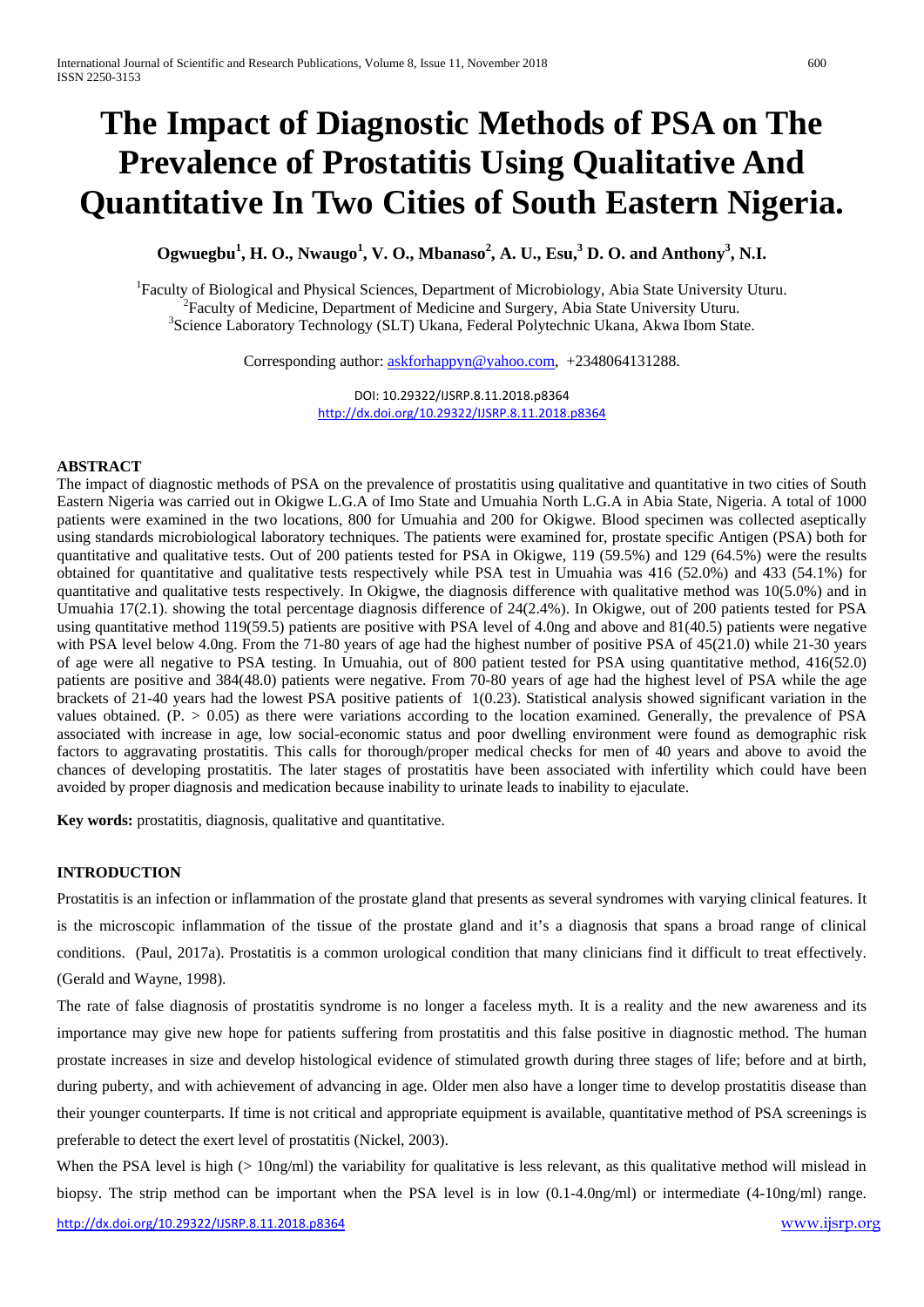Qualitative method can lead to repetitive of PSA testing in an individual patient to confirm or disagree with the diagnosis difference of qualitative over quantitative method. Strip method of PSA testing are good for quick detection of increased concentrations of prostate specific antigen in blood (Lein, *et al*., 1996). While quantitative method will give the exert level of the prostate in the blood (Cheng-Ching, *et al*., 2015). The level of PSA results gotten through quantitative method help both the patient and the urologist by knowing how the patient can be managed (Paul, 2017b).

#### **MATERIALS AND METHODS**

#### **STUDY AREAS**

The study population came from two cities in South Eastern Nigeria; Okigwe L.G.A of Imo State and Umuahia North of Abia State, Nigeria. They are patients referred and patient attending Healing Cross Hospital Umuahia and God Heals Hospital Okigwe for urological cases. (The tests were analyzed at Healing Cross Diagnostic Center Umuahia)

**ETHICAL CLEARANCE**: The clearance to obtain specimens and work with the people in the various hospitals was given by the Heads Medical Directors in charge of the locations after submitting the clearance letter from the Abia State University, Uturu ethical clearance committee to the various hospitals.

# **STUDY POPULATION**

A total of 1000 people were sampled in the two locations:- 800 were screened from Umuahia while 200 were screened from Okigwe. ( okigwe is a semi-Urban city). Their ages range from 21- 80 and above with 7 class intervals and they were placed in age bracket of 10 intervals (eg, 21-30, 31-40 etc).

## **SPECIMEN COLLECTION FOR PROSTATE SPECIFIC ANTIGEN (PSA) TEST**

- 1. About 3ml of Venous Blood of the target individual was withdrawn and put into a clean serum gel test tube (plan) and allowed to stand for 10-15minutes to clot.
- 2. The blood specimen was capped and labelled.
- 3. This serum was collected with pipette and stored at  $20^{\circ}$ C. until required for use according to the manufacturer's of the equipment instruction (ACON).

#### **EXAMINATION OF BLOOD FOR PSA USING ACON CASSETTE**

## **MATERIALS**

Test cassettes

Droppers pipette

Buffer

Serum specimen.

Timer.

#### **PROCEDURE**

The PSA cassettes were removed from their sealed paunch

The PSA cassettes were placed on a cleaned and leveled surface.

With the dropper pipette, about 1ml of serum (approximately 40ul) was transferred onto the specimen area of the cassette.

One drop of buffer was transferred to the sample well on the PSA cassette to allowed the serum to migrate membrane and generate colour line.

The test was interpreted within 5 minutes.

(A single line on the Acon cassette shows negative while double lines shows positive) (Cheng-Ching *et al*., 2015).

#### **MATERIALS AND REAGENT FOR PSA TEST USING MICROPLATE READER**

1. Antibody –coated microtitter plate with 96 wells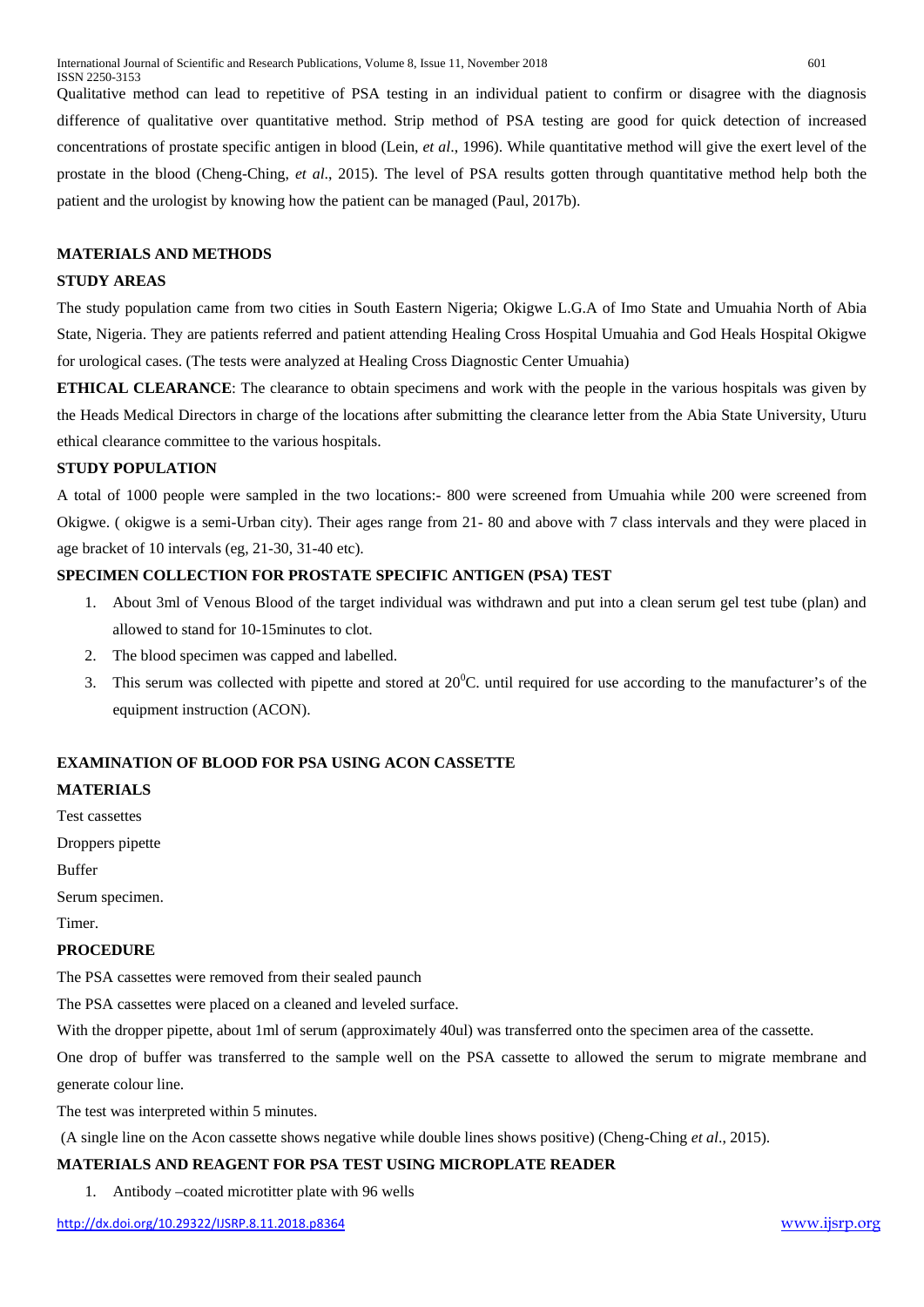International Journal of Scientific and Research Publications, Volume 8, Issue 11, November 2018 602 ISSN 2250-3153

- 2. Zero buffer, 12 ml
- 3. Reference standard containing 0, 2, 4, 15, 50, and 100 ng/ml PSA,Liquid standard.
- 4. Enzyme Conjugate Reagent. 12 ml
- 5. TMB Substrate, 12 ml
- 6. Stop Solution, 12ml
- 7. Wash Buffer Concentrate ,15 ml
- 8. Control Set.
- 9. Precision pipette, 0.04 0.2 and 1.0 ml
- 10. Distilled water.
- 11. Absorbent paper.
- 12. A microtiter plate reader with a bandwidth of 10nm and optical density range at 450nm (Cheng-Ching *et al*., 2015).

## **EXAMINATION OF PSA USING MICROTITER PLATE READER**

All reagents were brought to room temperature and mixed by gently inverting the containers severally before use. The washing buffer was prepared by mixing 1 volume of wash buffer Concentrate into 60 ml of distilled water. The desired number of coated wells for the test were secured in the holder 50ul of standards, specimen and control was dispensed into the appropriate wells. 100ul of Zero Buffer was dispensed into each well. They were thoroughly mixed for 30 seconds. The mixed samples were incubated at room (18-25 $\rm{^0C}$ ) for 60 minutes in an incubator. The incubated mixture was removed by emptying the plate contents into a suitable waste container for disposal. The emptied microtiter wells were rinsed 5 times with distilled water. The wells were strike sharply onto absorbent paper to removed all the residual water droplets used. 100ul of Enzyme Conjugate Reagent was dispensed into each well and gently mixed for 10 seconds. The wells were incubated at room temperature  $(18-25^{\circ}C)$  for 60 minutes. The incubated mixture was emptied into a suitable waste container. The well was rinsed and emptied 5 times with distilled water with washing buffer. The wells was stroked sharply onto absorbent paper to removed residual water droplets used. 100ul of TMB Reagent was dispensed into the wells and gently mixed for 10 seconds. It was incubated at room temperature for 20 minutes. The reaction of the mixture was stopped by adding 100ul of Stop Solution in each well and gently mixed for 30 seconds to make sure that the blue color changes to yellow color completely. It was read using microtiter plate reader at 450 density within 15 minutes (Cheng-Ching *et al*., 2015).

# **RESULTS.**

The Impact of diagnostic method on the prevalence of prostatitis in the study areas was shown in (table 1) using quantitative and qualitative methods. In Okigwe, the diagnosis difference with qualitative method was  $10(5.0%)$  and in Umuahia  $17(2.1)$ . showing the total percentage diagnosis difference of 24(2.4%).

The Prostate Specific Antigen quantitative results in Okigwe and Umuahia are presented in Tables 2 and 3. Table 1 In Okigwe, out of 200 patients tested for PSA using quantitative method 119(59.5) patients are positive with PSA level of 4.0ng and above and 81(40.5) patients were negative with PSA level below 4.0ng. 71-80 years of age had the highest number of positive PSA of 45(21.0) while 21-30 years of age were all negative to PSA testing. In Umuahia, out of 800 patient tested for PSA using quantitative method, 416(52.0) patients are positive and 384(48.0) patients were negative. From 70-80 years of age had the highest level of PSA while the age brackets of 21-40 years had the lowest PSA positive patients of 1(0.23). Statistical analysis showed significant variation in the values obtained.  $(P. > 0.05)$  as there were variations according to the location examined. (Table 3).

The occupational influence of PSA in Prostatitis patients in Okigwe using quantitative method was shown in (fig 1). Out of 200 patients tested, applicant and unemployed had the highest PSA positive patients result with 46 (76.65) while civil and public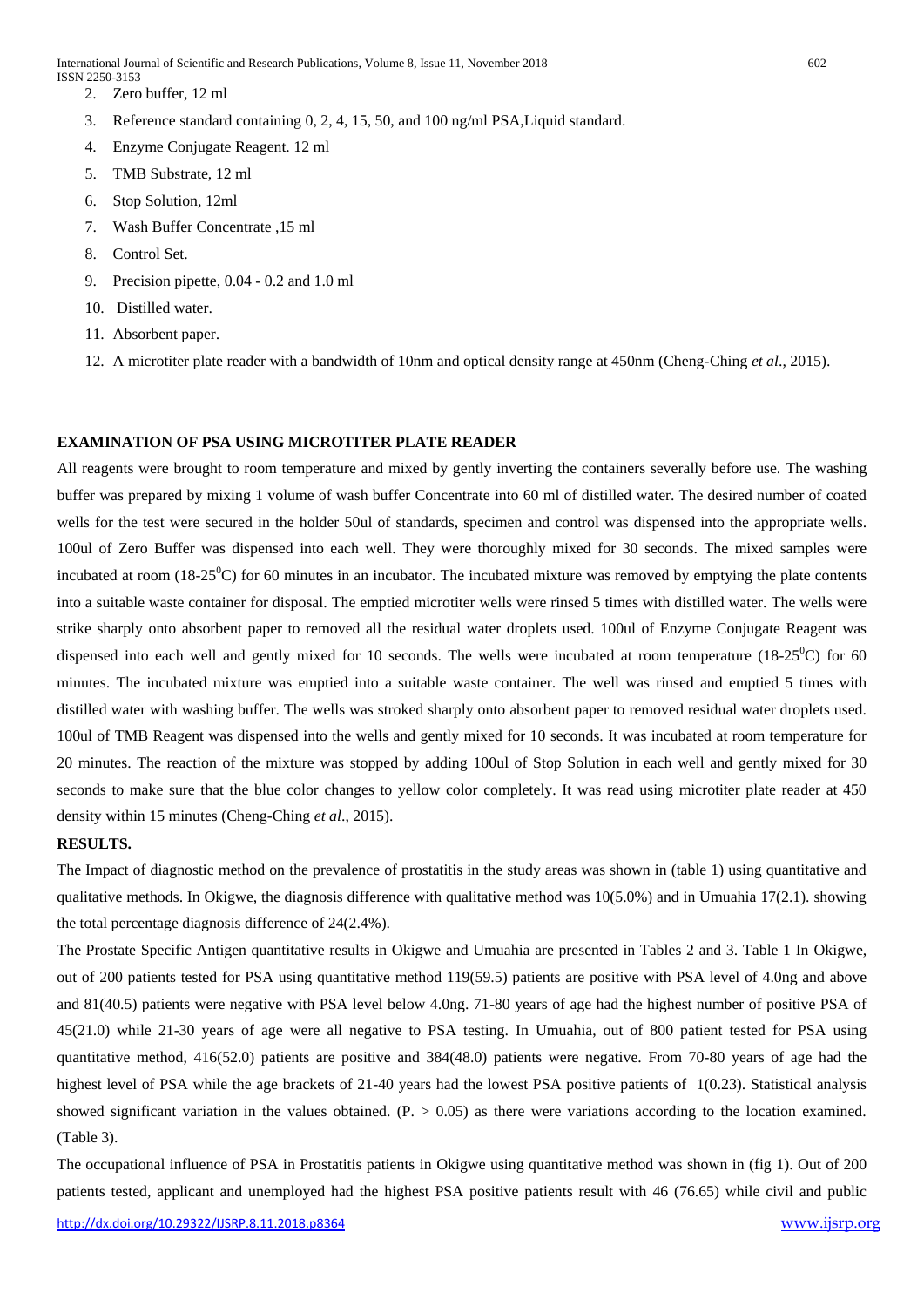The prevalence of the PSA level in prostatitis patients according to age in Okigwe and Umuahia using qualitative method (using Acon strip) was shown in (fig 2). Out of 200 patient tested in Okigwe, 129 (64.5%) wee positive with 80 years and above had the highest positive result of 18 (90.0%) while 21-30 years had the lowest with 1 (20.0%). In Umuahia, out of 800 patient tested with PSA strip 433 (54.35) patient were positive. Patients in 80 years and above had the highest PSA value of 40(80.0%) while 21-30 years of age had the lowest positive result of 3(15.0%)

Fig 3: The occupational influence on PSA levels in Prostatitis in Okigwe and Umuahia using qualitative method. In Okigwe, 200 patients were tested using kit (Acon) the farmers had the highest value of 35 (81.5%) while student had the lowest value of 3(30.0%). In Umuahia, applicant and unemployed had the highest with (107) 59.4%, while student had the lowest with 10(33.3%).

# **Impact of Diagnosis Difference on Prostatitis Patients in Okigwe And Umuahia.**

**Table 1:** Impact of diagnostic method on the prevalence of prostatitis in the study areas.

|                       | Okigwe                   |     |        | Umuahia                  |     |        | Total                    |     |        |
|-----------------------|--------------------------|-----|--------|--------------------------|-----|--------|--------------------------|-----|--------|
| Diagnostic<br>Methods | <b>NS</b>                | NI  | $\%$   | <b>NS</b>                | NI  | $\%$   | <b>NS</b>                | NI  | $\%$   |
| Qualitative           | 200                      | 129 | 64.5 % | 800                      | 433 | 54.1 % | 10000                    | 562 | 56.2%  |
| Quantitative          | 200                      | 119 | 59.5 % | 800                      | 416 | 52.0%  | 10000                    | 535 | 53.5 % |
| Difference            | $\overline{\phantom{a}}$ | 10  | 5.0%   | $\overline{\phantom{a}}$ | 17  | 2.1 %  | $\overline{\phantom{a}}$ | 24  | 2.7 %  |

NS - Number of patients screened.

N I- Number of patients infected.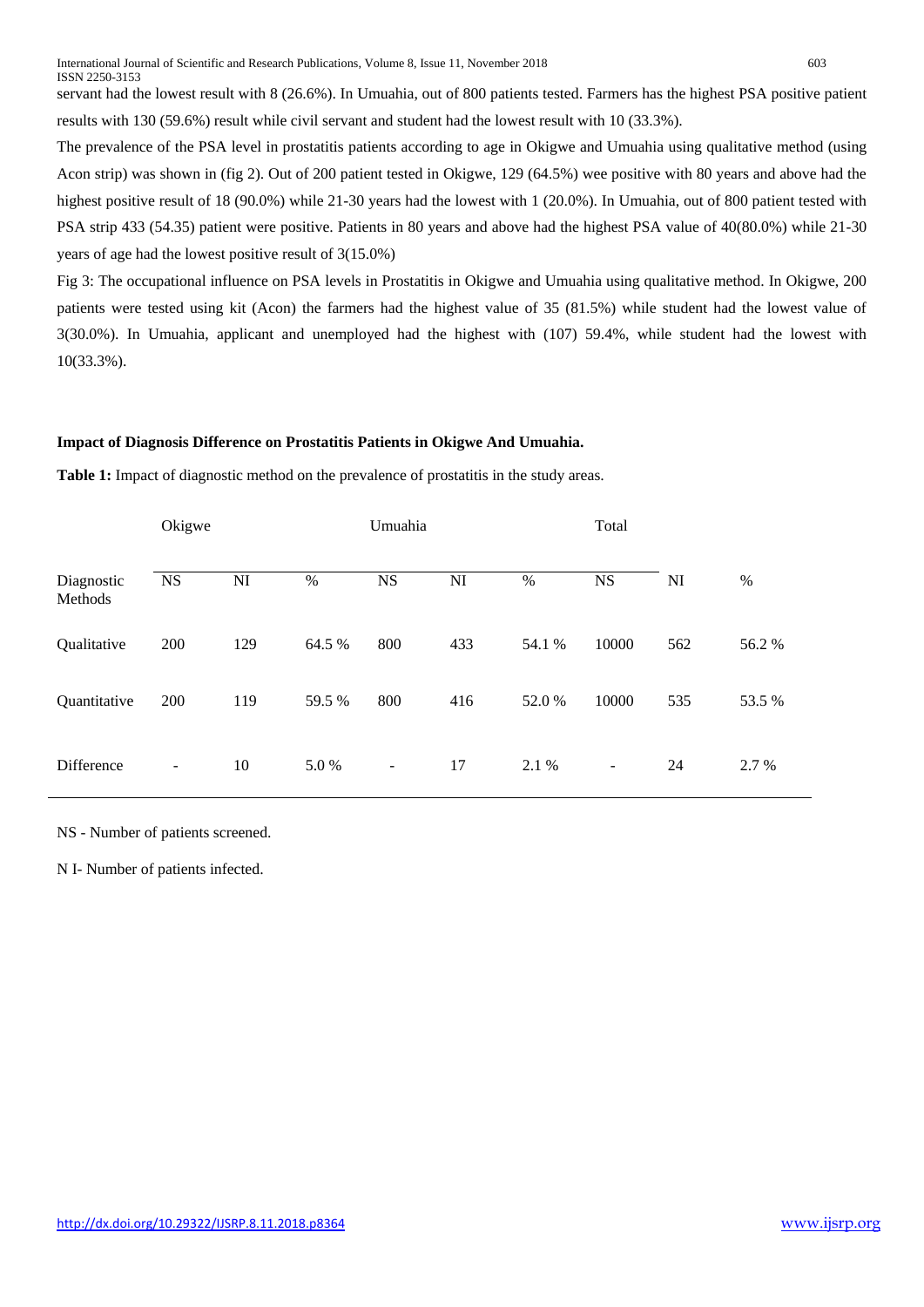**Table 2:** Age distribution of PSA levels in target population in Okigwe, Imo State

| <sup>=</sup> Age | No.<br><b>Patient</b><br><b>Examine</b><br>d | <b>Normal</b><br>$0 - 4$ ng/dl | $4.1 - 10$ | $10.1 -$<br>20 | $20.1 - 30$ 30.1- | 40      |                     | 40.1-50 50.1-60 70.1- | 100     | Above<br>100ng/dl | <b>PSA</b><br><b>Positive</b><br>patient |
|------------------|----------------------------------------------|--------------------------------|------------|----------------|-------------------|---------|---------------------|-----------------------|---------|-------------------|------------------------------------------|
| $21 - 30$        | 5(2.5)                                       | 5(6.1)                         | 0(0.0)     | 0(0.0)         | 0(0.0)            | 0(0.0)  | 0(0.0)              | 0(0.0)                | 0(0.0)  | 0(0.0)            | 0(0.0)                                   |
| $31 - 40$        | 12(6.0)                                      | 11(13.6)                       | 1(5.9)     | 0(0.0)         | 0(0.0)            | 0(0.0)  | 0(0.0)              | 0(0.0)                | 0(0.0)  | 0(0.0)            | 1(0.8)                                   |
| 41-50            | 18(9.0)                                      | 10(12.3)                       | 1(5.9)     | 1(6.2)         | 2(16.7)           | 1(5.3)  | 1(5.0)              | 2(12.5)               | 0(0.0)  | 0(0.0)            | 8(6.7)                                   |
| 51-60            | 35(17.5)                                     | 15(18.5)                       | 4(23.5)    | 5(31.2)        | 2(16.7)           | 2(10.5) | 4(20.0)             | 3(18.7)               | 0(0.0)  | 0(0.0)            | 20(16.8)                                 |
| $61 - 70$        | 50(25.0)                                     | 22(27.1)                       | 8(47.0)    | 5(31.2)        | 2(16.7)           |         | $7(36.8)$ 3(15.0)   | 2(12.50)              | 1(11.1) | 0(0.0)            | 28(32.5)                                 |
| 71-80            | 60(30.0)                                     | 15(18.5)                       | 3(17.6)    | 5(31.2)        | 5(41.7)           |         | 7(36.8) 10(50.0)    | 5(31.20)              | 5(55.5) | 5(50.0)           | 45(21.0)                                 |
| Above<br>80      | 20(10.0)                                     | 3(3.7)                         | 0(0.0)     | 0(0.0)         | 1(8.3)            |         | $2(10.5)$ $2(10.0)$ | 4(23.50)              | 3(33.3) | 5(50.0)           | 17(14.3)                                 |
| Total            | 200(100)                                     | 81(40.5)                       | 17(8.5)    | 16(8.0)        | 12(6.0)           | 19(9.5) | 20(10.0)            | 16(8.0)               | 9(4.5)  | 10(5.0)           | 119(59.5)                                |

• Positive PSA level refers to those with PSA value of 4.0ng/l and above

• Those in brackets are the percentage values.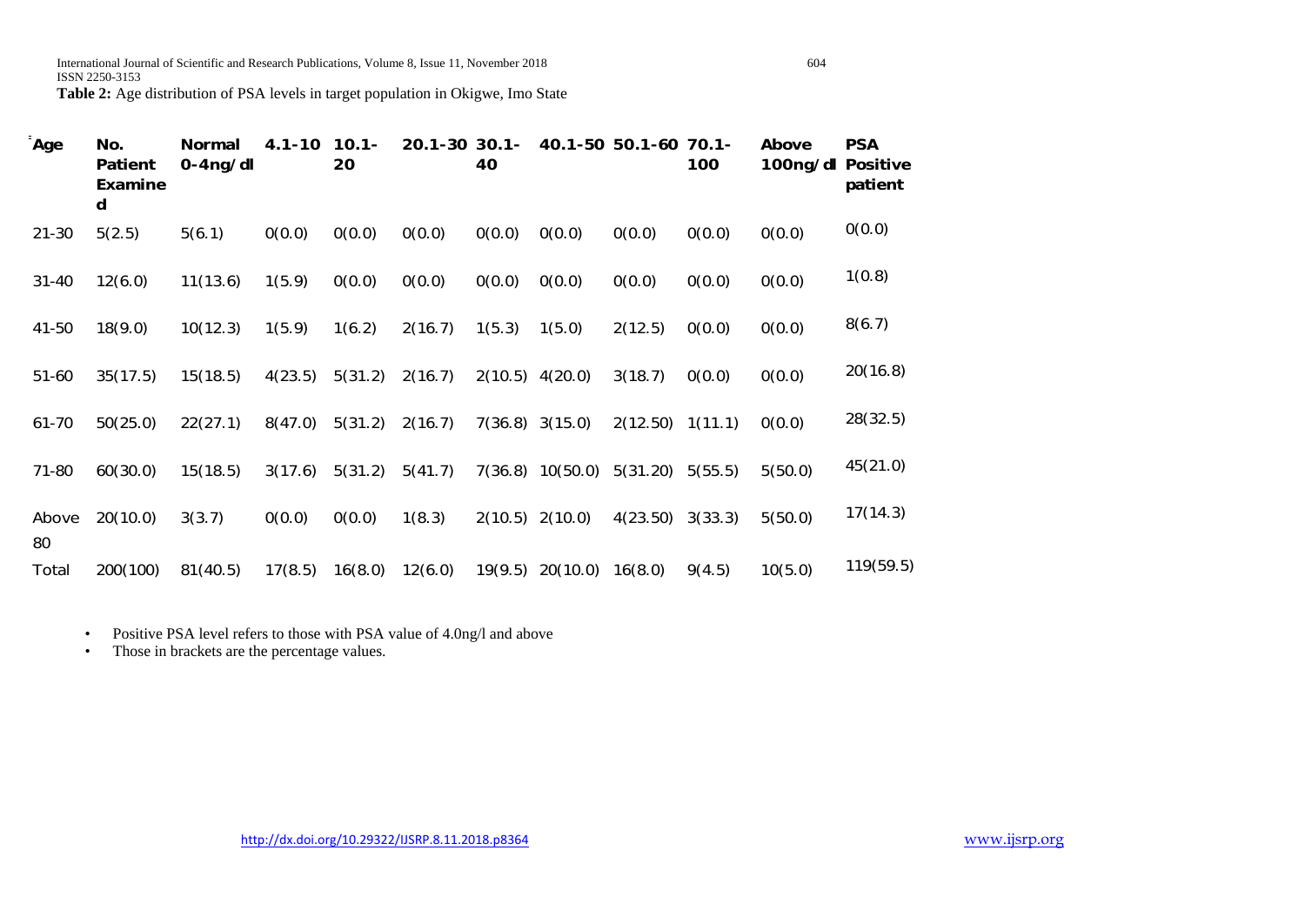| Age       | No. patient<br>tested | <b>Normal</b> | $4.1 - 10$ | $10.1 - 20$ | 20.1-30  | 30.1-40  | 40.1-50  | 50.1-60  | 70.1-100 | 100 & above | <b>PSA</b>           |
|-----------|-----------------------|---------------|------------|-------------|----------|----------|----------|----------|----------|-------------|----------------------|
|           |                       | $0-4$         |            |             |          |          |          |          |          |             | positive<br>patients |
|           |                       |               |            |             |          |          |          |          |          |             |                      |
| $21-30$   | 20(2.5)               | 19(4.9)       | 1(0.9)     | 0(0.0)      | 0(0.0)   | 0(0.0)   | 0(0.0)   | 0(0.0)   | 0(0.0)   | 0(0.0)      | 1(0.23)              |
| 31-40     | 50(6.2)               | 43(11.2)      | 5(4.8)     | 1(1.1)      | 1(1.4)   | 0(0.0)   | 0(0.0)   | 0(0.0)   | 0(0.0)   | 0(0.0)      | 7(1.7)               |
| $41 - 50$ | 100(12.5)             | 60(15.6)      | 17(16.2)   | 10(11.5)    | 6(8.4)   | 5(11.9)  | 2(5.1)   | 0(0.0)   | 0(0.0)   | 0(0.0)      | 40(9.6)              |
| 51-60     | 150(18.5)             | 82(21.3)      | 10(9.5)    | 18(20.7)    | 20(28.2) | 11(26.1) | 9(23.1)  | 0(0.0)   | 0(0.0)   | 0(0.0)      | 68(16.3)             |
| 61-70     | 180(22.5)             | 80(20.8)      | 28(26.7)   | 22(25.3)    | 17(23.9) | 5(11.9)  | 10(25.6) | 10(32.2) | 5(25.0)  | 3(14.3)     | 100(24.00            |
| 71-80     | 250(31.2)             | 92(23.9)      | 40(38.1)   | 32(36.8)    | 23(32.4) | 15(35.7) | 13(33.3) | 17(54.8) | 10(50.0) | 8(38.1)     | 158(37.9)            |
| Above 80  | 50(6.2)               | 8(2.1)        | 4(3.8)     | 4(5.6)      | 4(5.6)   | 6(14.3)  | 5(12.8)  | 4(12.9)  | 5(25.0)  | 10(47.6)    | 42(10.0)             |
| Total     | 800(100.0)            | 384(48.0)     | 105(13.1)  | 87(10.9)    | 71(8.9)  | 42(5.2)  | 39(4.9)  | 31(3.9)  | 20(2.5)  | 21(2.6)     | 416(52.0)            |

**Table 3:** Age Distribution of PSA levels in the target population in Umuahia, Abia State.

• Positive PSA level refers to those with PSA value of 4.0ng/l and above

• Those in brackets are the percentage values.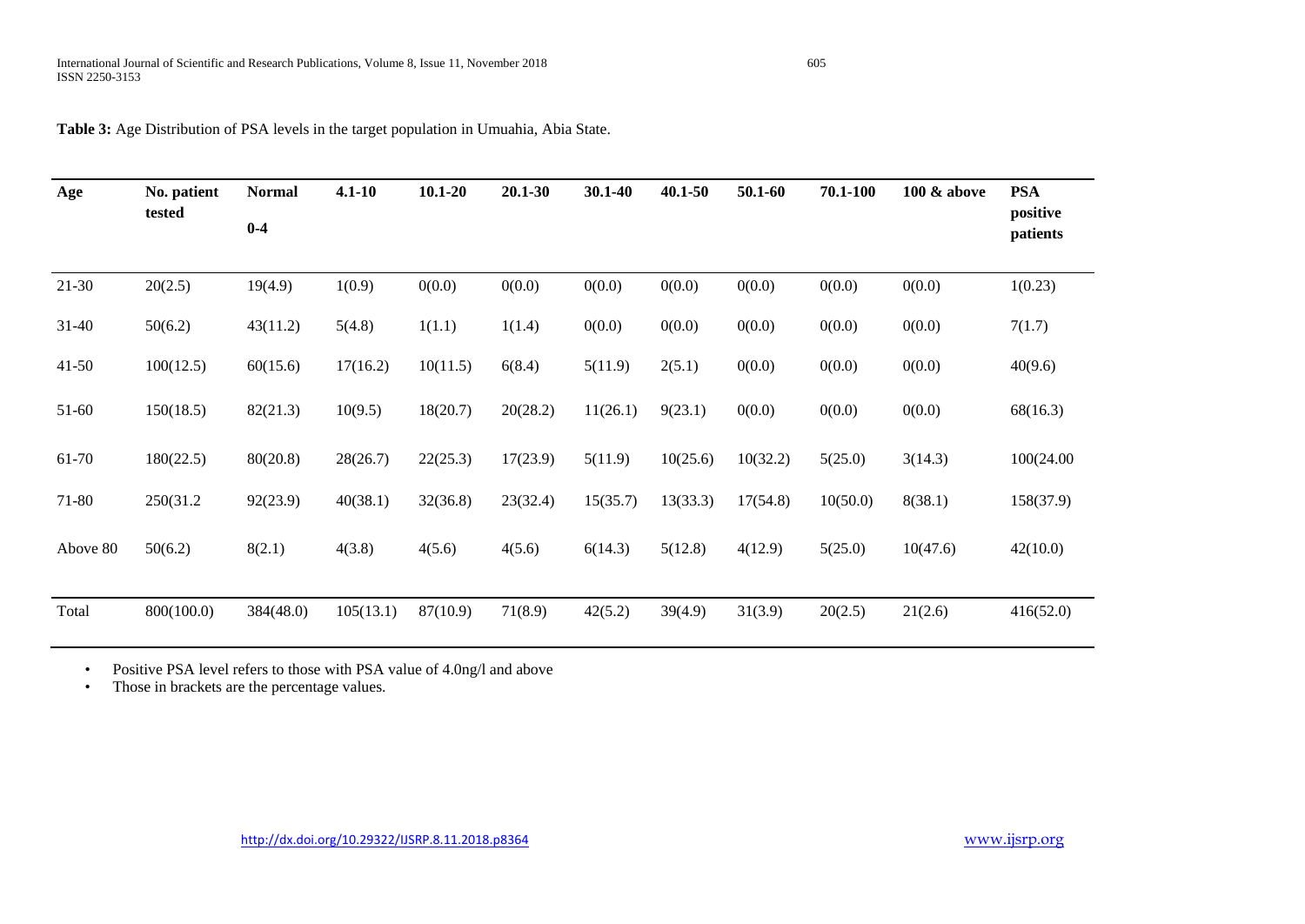

**Fig 1:** Occupational influence of PSA in Prostatitis patients in Okigwe and Umuahia Using quantitative method.



**Fig. 2:** Prevalence of the PSA level in Prostatitis patients according to age in Okigwe and Umuahia using qualitative methods.

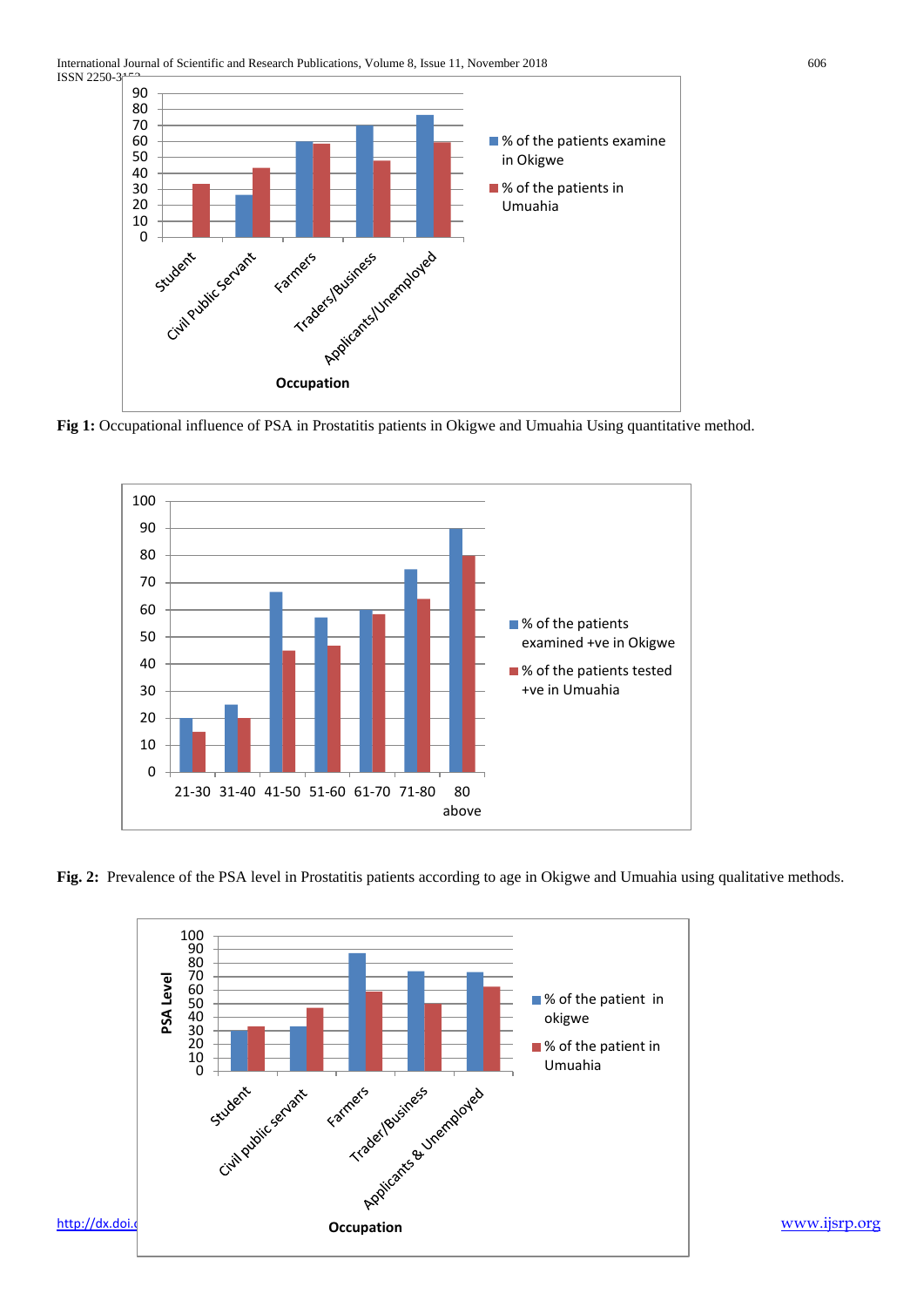#### **DISCUSSION**

In this study, prostate specific Antigen (PSA) screening test was carried out in Okigwe and Umuahia for a period of 12 calendar months. A total of one thousand specimens were screened (two hundred from Okigwe and eight hundred from Umuahia) using both qualitative and quantitative tests. A total prevalencies of 562(56.2%) was recorded for qualitative and 535(53.5%) for a quantitative. In Okigwe, the prevalencies was 129(64.5%) for qualitative and 119(59.5%) for quantitative while in Umuahia it was recorded 433(54.1%) for qualitative and 416(52.0%) for quantitative. The diagnostic methods of quantitative and qualitative diagnosis of prostatitis in the studied areas showed the variations with diagnostic difference of 10(5.0%) in Okigwe and 24(2.7%) in Umuahia. This study corresponded with the observation of Cheng-Ching *et al.,* (2015) and Nickel (2003) who did not believe that a PSA rapid test and clinical chemistry test are mutually exclusive methods.

The results found in this work showed that age effects the levels of PSA and the oldest group had prostatitis often, this is in accordance with those of Sharp *et al.*, (2010). Whereas Nickel *et al.,* (2005) found a slightly higher prevalence of prostatitis in the age group below 50 years than among man over 51 years age. Anyway, older men also have a longer time to develop the disease than their younger counterparts. If time is not critical and the appropriate equipment is available, quantitative method of PSA screenings may still be preferable to detect the exert level of prostatitis. Strong disparities was observed with regard to access to care, education and PSA screening between social economical status related to PSA in Okigwe and Umuahia in both quantitative and qualitative methods of testing PSA. In Okigwe, the highest occupational prevalence was observed in applicant and unemployed with 46(76.65) for quantitative and farmers with the highest positive result of 35(81.5) for qualitative. While in Umuahia, the highest quantitative occupational results was observed from the farmer with 130(33.3) and the qualitative highest result was seen in applicant and unemployed. It is assured that the farmers and applicant/unemployed are highly unaware of prostate and consequences with alcohol consumption smoking, proper nutrition, strong exercise, tight dressing sitting for a period of time and inability to ejaculate. Those in the rural dweller was observed to have the highest positive PSA results values in Okigwe with 94(78.3) and Umuahia 283(67.4). The result findings was in accordance with Ku, (2005) who observed that farmers have the chance of developing prostatitis due to their daily and hard exercise activities.

#### **REFERENCES**

- Cheng-Ching, W. U., Hung, Y. U., Chao-Ping, W. S. & Li-Fen L. U. (2015). Evaluation of a rapid quantitative determination method of PSA concentration with gold immunochromagraphic strips. *Journal of Bio-Medical Central., 3:55*-109.
- Gerald, G. D & Wayne, J. G. (1998). Prostatitis*. American society for Microbiology., 11(4)* : 604-613.

Ku, J. H. (2005). Epidemiology risk factors for chronic prostatitis. *International journal of Andrology., 28:* 317-327.

- Nickel, J. C. (2003)a. Classification and diagnosis of prostatitis: a gold standard? *Journal of Andrologia., 35(3*): 160-167.
- Nickel, J. C. (2003)b. Clinical evaluation of the patient presenting with prostatitis. *European Journal of Urology., 2(2):* 11014.
- Nickel, J. C. & Moon T. (2005). Chronic bacterial prostatitis: an evolving clinical enigma. *Urology*., *66(1):* 1-8.
- Oberpenning, F., Hetzel, S., Weining, C., Lein, M., Fornara, P., Brandt, B., Angelis, G., Heinecke, A., Schnid, H., Hertile, L. & Semjohow, A. (2003). Semi-quantitative immunochromatographic test for prostate specific antigen in whole blood: tossing the coin to predict prostate cancer. *European Journal of Urology., 43(5)*: 478-484.
- Paul, J. T. (2017a). Prostatitis. *European Association of Urology., 2*: 16-19.
- Paul, J. T. (2017b). Prostatitis Treatment and Management. *Europan Association Urology.,* 6: 20-25.